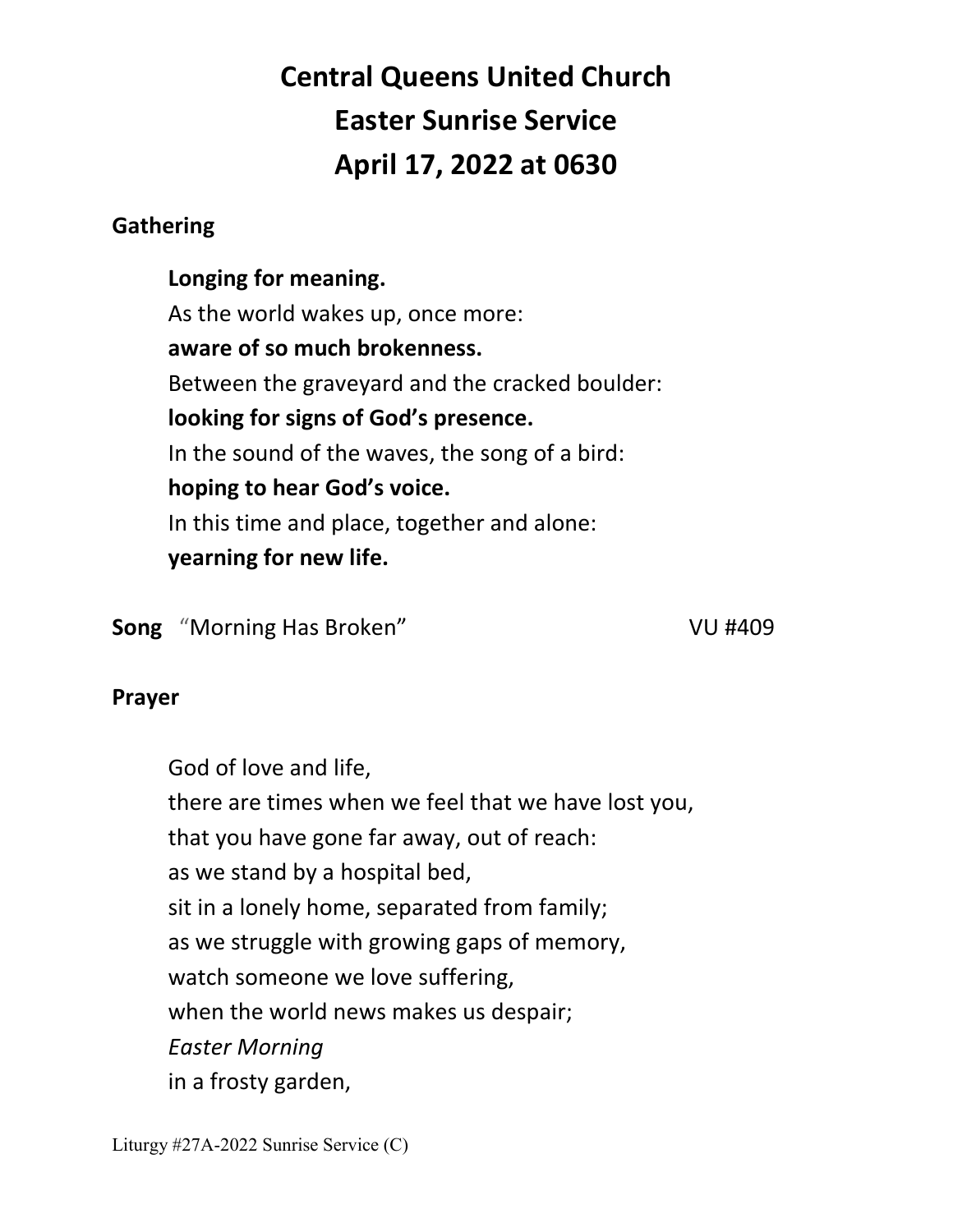by a graveside, on a cold shore, among the world's waste, we grieve your absence, our loss. And yet you have not gone away, you are there mysteriously, even in the darkest places, even when they – and we – feel empty. There, most of all, you are present: you are there for us. In Jesus you lived and died as God-with-us, Immanuel. And you came back to life, in our lives. Out of death's silence you speak a living Word. Speak to us and through us, now, living, loving God. **Amen.** 

### **Scripture Reading** Luke 23:55–24:5

The women who had come with him from Galilee followed, and they saw the tomb and how his body was laid. Then they returned, and prepared spices and ointments. On the sabbath they rested according to the commandment. But on the first day of the week, at early dawn, they came to the tomb, taking the spices that they had prepared. They found the stone rolled away from the tomb, but when they went in, they did not find the body. While they were perplexed about this, suddenly two men in dazzling clothes stood beside them. The women were terrified and bowed their faces to the ground, but the men said to them, "Why do you look for the living among the dead? He is not here, but has risen.